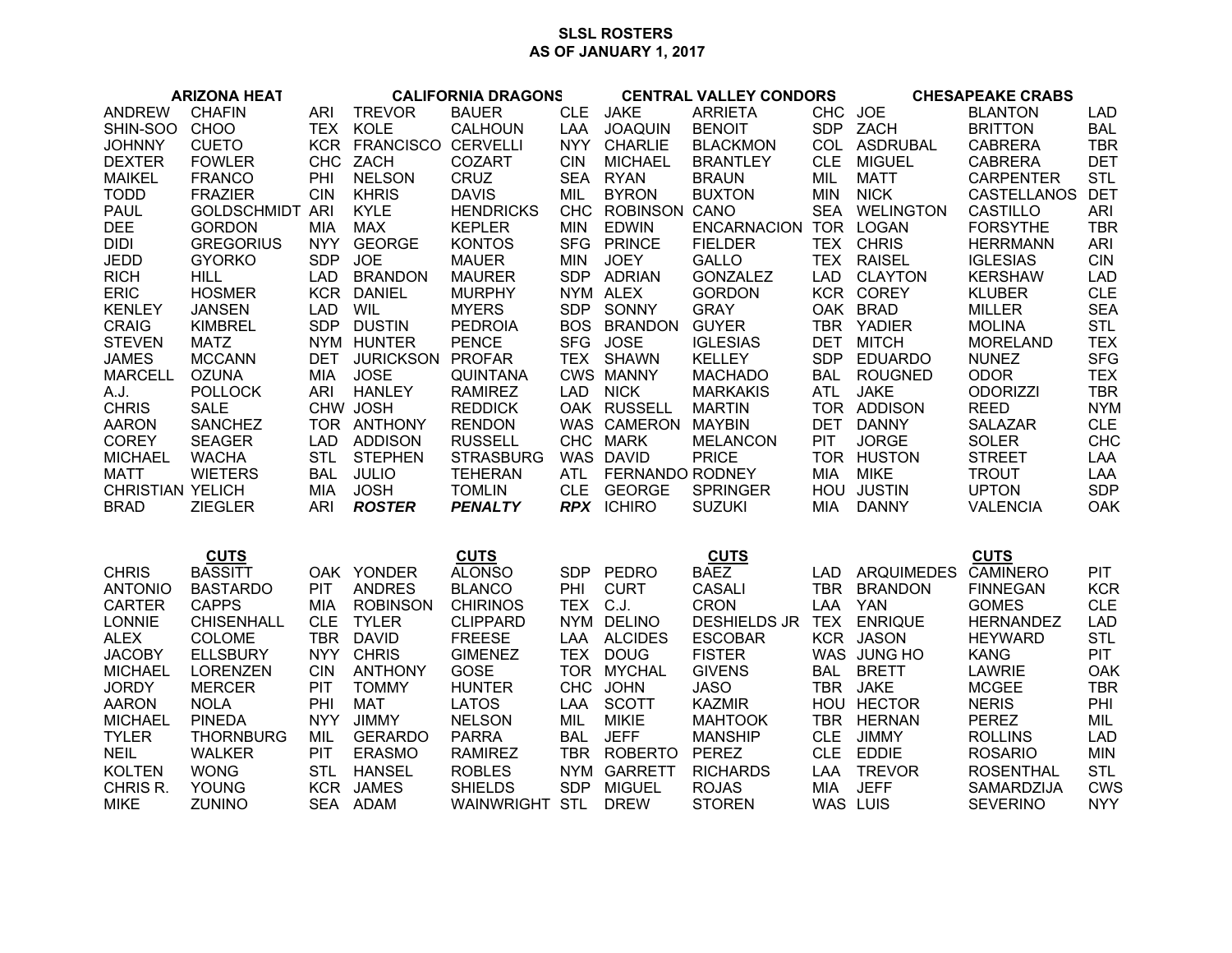## **SLSL ROSTERSAS OF JANUARY 1, 2017**

| <b>EMERALD CITY OSPREY</b> |                    |            | <b>GALAPAGOS TORTOISES</b> |                   |            | <b>JACKSON HOLE GUIDES</b> |                   |            | <b>MALIBU WAVE</b>    |                    |            |
|----------------------------|--------------------|------------|----------------------------|-------------------|------------|----------------------------|-------------------|------------|-----------------------|--------------------|------------|
| <b>JOSE</b>                | <b>ALTUVE</b>      |            | HOU MOOKIE                 | <b>BETTS</b>      |            | BOS BRANDON BELT           |                   |            | SFG MICHAEL           | <b>BLAZEK</b>      | MIL        |
| <b>PEDRO</b>               | <b>ALVAREZ</b>     | PIT        | <b>WADE</b>                | <b>DAVIS</b>      |            | KCR CARLOS                 | <b>BELTRAN</b>    |            | NYY CLAY              | <b>BUCHHOLZ</b>    | <b>BOS</b> |
| <b>JAVIER</b>              | <b>BAEZ</b>        |            | CHC ANTHONY                | <b>DESCLAFANI</b> | <b>CIN</b> | <b>BRETT</b>               | <b>CECIL</b>      |            | TOR AROLDIS           | <b>CHAPMAN</b>     | <b>CIN</b> |
| <b>ADRIAN</b>              | <b>BELTRE</b>      | TEX IAN    |                            | <b>DESMOND</b>    |            | WAS CARLOS                 | <b>CORREA</b>     |            | HOU CHRIS             | COLABELLO          | <b>TOR</b> |
| <b>BRAD</b>                | <b>BRACH</b>       |            | BAL JAKE                   | <b>DIEKMAN</b>    |            | TEX JOSH                   | <b>DONALDSON</b>  |            | TOR MICHAEL           | <b>CONFORTO</b>    | <b>NYM</b> |
| <b>JACKIE</b>              | <b>BRADLEY JR.</b> |            | <b>BOS KEVIN</b>           | <b>GAUSMAN</b>    |            | BAL MARCO                  | <b>ESTRADA</b>    |            | TOR SAM               | <b>DYSON</b>       | <b>TEX</b> |
| YU                         | <b>DARVISH</b>     |            | TEX YASMANI                | <b>GRANDAL</b>    |            | LAD JOSE                   | <b>FERNANDEZ</b>  |            | MIA ZACK              | <b>GREINKE</b>     | <b>LAD</b> |
| <b>CHRIS</b>               | <b>DAVIS</b>       | BAL JON    |                            | <b>GRAY</b>       |            | COL CARLOS                 | <b>GONZALEZ</b>   |            | COL RANDAL            | <b>GRICHUK</b>     | <b>STL</b> |
| <b>DANNY</b>               | <b>ESPINOSA</b>    |            | WAS DILSON                 | <b>HERRERA</b>    |            | NYM BRYCE                  | <b>HARPER</b>     |            | WAS FRANKLIN          | <b>GUTIERREZ</b>   | <b>SEA</b> |
| <b>MIKE</b>                | <b>FIERS</b>       |            | HOU ADAM                   | <b>JONES</b>      |            | BAL ENDER                  | <b>INCIARTE</b>   | ARI        | <b>CESAR</b>          | <b>HERNANDEZ</b>   | PHI        |
| <b>BRETT</b>               | <b>GARDNER</b>     |            | NYY JAKE                   | LAMB              |            | ARI MATT                   | <b>JOYCE</b>      | <b>PIT</b> | <b>KELVIN</b>         | <b>HERRERA</b>     | <b>KCR</b> |
| <b>COLBY</b>               | <b>LEWIS</b>       | TEX JON    |                            | <b>LESTER</b>     |            | CHC JASON                  | <b>KIPNIS</b>     |            | CLE HOWIE             | <b>KENDRICK</b>    | LAD        |
| <b>FRANCISCO LINDOR</b>    |                    |            | CLE ANDREW                 | <b>MILLER</b>     |            | NYY EVAN                   | <b>LONGORIA</b>   |            | TBR JONATHAN          | <b>LUCROY</b>      | MIL        |
| <b>KENDRYS</b>             | <b>MORALES</b>     | KCR JOC    |                            | <b>PEDERSON</b>   |            | LAD LANCE                  | <b>MCCULLERS</b>  |            | HOU ANDREW            | <b>MCCUTCHEN</b>   | <b>PIT</b> |
| <b>MIKE</b>                | <b>NAPOLI</b>      |            | TEX DAVID                  | <b>PHELPS</b>     |            | MIA SHELBY                 | <b>MILLER</b>     |            | ATL BRANDON           | <b>MOSS</b>        | <b>STL</b> |
| <b>ROBERTO</b>             | <b>OSUNA</b>       |            | TOR STEPHEN                | <b>PISCOTTY</b>   |            | STL RICK                   | <b>PORCELLO</b>   |            | <b>BOS MIKE</b>       | <b>MOUSTAKAS</b>   | <b>KCR</b> |
| <b>JOE</b>                 | <b>PANIK</b>       |            | SFG BUSTER                 | <b>POSEY</b>      |            | SFG ALBERT                 | <b>PUJOLS</b>     | LAA A.J.   |                       | PIERZYNSKI         | <b>ATL</b> |
| <b>SALVADOR</b>            | PEREZ              | KCR A.J.   |                            | <b>RAMOS</b>      |            | MIA JOSE                   | <b>RAMIREZ</b>    |            | CLE GREGORY           | <b>POLANCO</b>     | <b>PIT</b> |
| <b>TANNER</b>              | <b>ROARK</b>       |            | WAS ANTHONY                | <b>RIZZO</b>      |            | CHC ERVIN                  | <b>SANTANA</b>    |            | <b>KCR WILSON</b>     | <b>RAMOS</b>       | <b>WAS</b> |
| <b>GARY</b>                | <b>SANCHEZ</b>     | NYY JOE    |                            | <b>ROSS</b>       |            | WAS JEAN                   | <b>SEGURA</b>     | MIL        | BEN                   | <b>REVERE</b>      | <b>WAS</b> |
| <b>DOMINGO</b>             | <b>SANTANA</b>     |            | MIL KYLE                   | <b>SEAGER</b>     |            | SEA WILL                   | <b>SMITH</b>      |            | MIL ANDRELTON SIMMONS |                    | <b>ATL</b> |
| <b>PEDRO</b>               | <b>STROP</b>       |            | CHC GIANCARLO STANTON      |                   |            | MIA HUNTER                 | <b>STRICKLAND</b> |            | SFG NOAH              | SYNDERGAARD        | <b>NYM</b> |
| <b>JUSTIN</b>              | <b>VERLANDER</b>   |            | DET TREA                   | <b>TURNER</b>     |            | WAS STEPHEN VOGT           |                   |            | OAK MARK              | <b>TRUMBO</b>      | <b>SEA</b> |
| <b>JAYSON</b>              | <b>WERTH</b>       |            | WAS JONATHAN               | <b>VILLAR</b>     |            | MIL TAIJUAN                | WALKER            |            | SEA ADAM              | <b>WARREN</b>      | <b>NYY</b> |
| <b>STEVEN</b>              | <b>WRIGHT</b>      | BOS BEN    |                            | <b>ZOBRIST</b>    |            | TBR ZACK                   | <b>WHEELER</b>    |            | NYM RYAN              | <b>ZIMMERMAN</b>   | WAS        |
|                            |                    |            |                            |                   |            |                            |                   |            |                       |                    |            |
|                            |                    |            |                            |                   |            |                            |                   |            |                       |                    |            |
|                            | <b>CUTS</b>        |            |                            | <b>CUTS</b>       |            |                            | <b>CUTS</b>       |            |                       | <b>CUTS</b>        |            |
| <b>GREGOR</b>              | <b>BLANCO</b>      |            | SFG BILLY                  | <b>BURNS</b>      |            | OAK AARON                  | <b>ALTHERR</b>    | PHI JAY    |                       | <b>BRUCE</b>       | <b>CIN</b> |
| <b>JOEY</b>                | <b>BUTLER</b>      |            | TBR EDUARDO                | <b>ESCOBAR</b>    |            | MIN HANK                   | <b>CONGER</b>     |            | HOU MARWIN            | <b>GONZALEZ</b>    | HOU        |
| <b>COREY</b>               | <b>DICKERSON</b>   |            | COL JAIME                  | <b>GARCIA</b>     |            | STL JUSTIN                 | <b>GRIMM</b>      |            | CHC COLE              | <b>HAMELS</b>      | <b>TEX</b> |
| CASEY                      | <b>FIEN</b>        |            | MIN TRAVIS                 | <b>JANKOWSKI</b>  |            | SDP DALIER                 | <b>HINOJOSA</b>   |            | PHI RYAN              | <b>HANIGAN</b>     | <b>BOS</b> |
| <b>ERIK</b>                | <b>GOEDDEL</b>     | NYY JED    |                            | LOWRIE            |            | HOU DALLAS                 | <b>KEUCHEL</b>    |            | HOU ADEINY            | <b>HECHEVARRIA</b> | MIA        |
| <b>ANDREW</b>              | <b>HEANEY</b>      |            | LAA LEONYS                 | <b>MARTIN</b>     |            | TEX MIKE                   | <b>LEAKE</b>      |            | SFG AARON             | <b>HICKS</b>       | <b>MIN</b> |
| <b>MICHAEL</b>             | <b>MCKENRY</b>     |            | COL COLLIN                 | <b>MCHUGH</b>     |            | HOU JARRETT                | <b>PARKER</b>     |            | SFG BROCK             | <b>HOLT</b>        | <b>BOS</b> |
| <b>JOSH</b>                | <b>PHEGLEY</b>     | OAK BUD    |                            | <b>NORRIS</b>     |            | LAD JACE                   | <b>PETERSON</b>   |            | ATL JOHN              | <b>LACKEY</b>      | <b>STL</b> |
| <b>JOAKIM</b>              | <b>SORIA</b>       | <b>PIT</b> | <b>EDUARDO</b>             | <b>RODRIGUEZ</b>  |            | <b>BOS DALTON</b>          | <b>POMPEY</b>     |            | TOR MARK              | LOWE               | <b>TOR</b> |
| <b>EDINSON</b>             | <b>VOLQUEZ</b>     |            | KCR DENARD                 | <b>SPAN</b>       |            | WAS RYAN                   | <b>RABURN</b>     |            | CLE JEFRY             | <b>MARTE</b>       | LAA        |
| <b>ALEX</b>                | <b>WILSON</b>      |            | DET JORDAN                 | <b>ZIMMERMANN</b> |            | <b>WAS DARIN</b>           | <b>RUF</b>        | PHI        | <b>VICTOR</b>         | <b>MARTINEZ</b>    | <b>DET</b> |
| <b>ALEX</b>                | <b>WOOD</b>        | <b>LAD</b> |                            |                   |            | <b>CAMERON RUPP</b>        |                   | PHI        | <b>PAULO</b>          | <b>ORLANDO</b>     | <b>KCR</b> |
|                            |                    |            |                            |                   |            | CARSON                     | <b>SMITH</b>      |            | SEA FELIPE            | <b>RIVERO</b>      | <b>PIT</b> |
|                            |                    |            |                            |                   |            | <b>DREW</b>                | <b>SMYLY</b>      |            | TBR CLINT             | <b>ROBINSON</b>    | <b>WAS</b> |
|                            |                    |            |                            |                   |            | CHRIS B.                   | YOUNG             |            | NYY MICHAEL           | <b>TAYLOR</b>      | <b>WAS</b> |